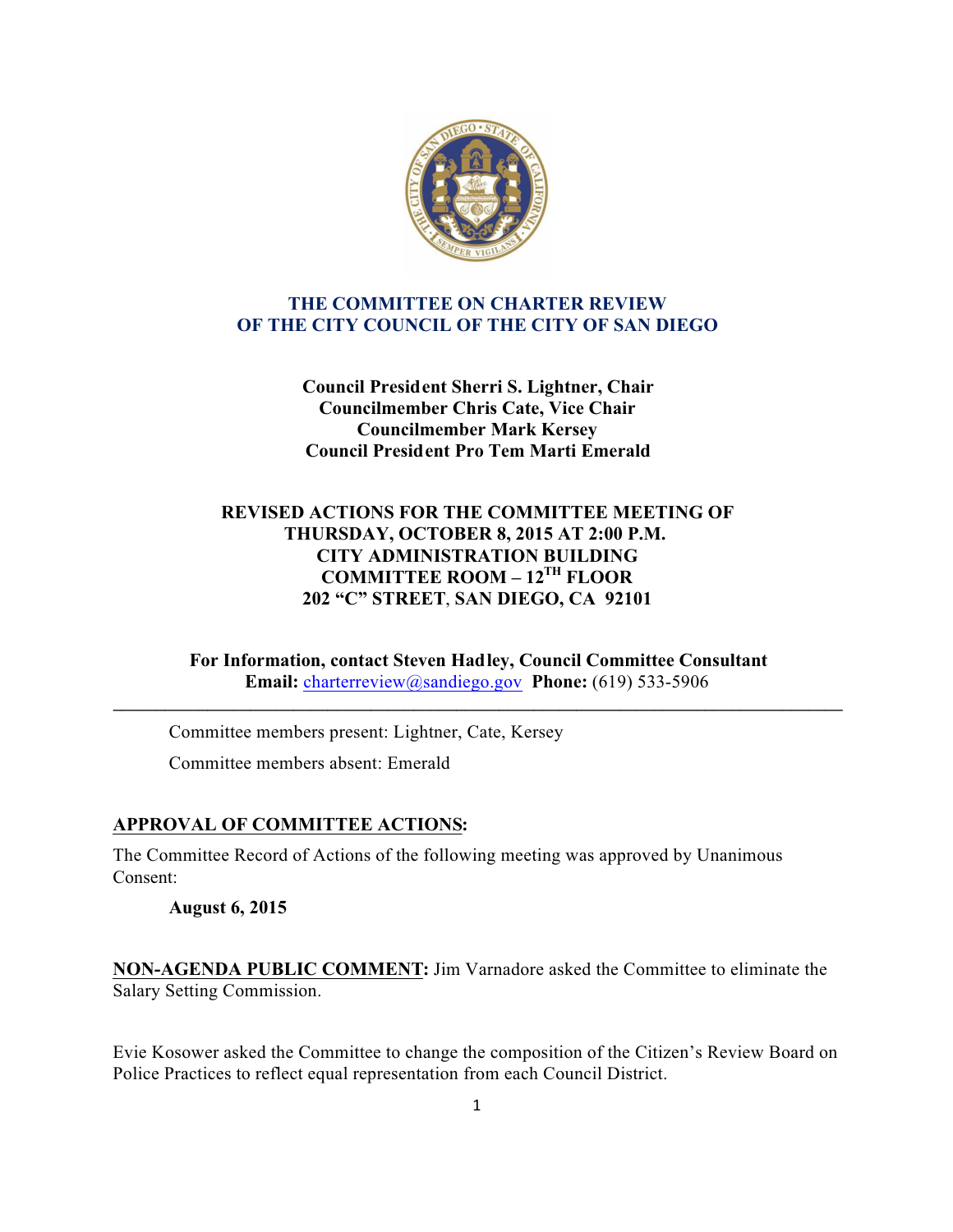Kate Yavenditti reported that the Public Safety & Livable Neighborhoods Committee referred the proposed changes to the Citizen's Review Board presented on June 11, 2015, back to the Charter Review Committee; and accordingly asked the Committee to re-docket the proposals. She also asked the Committee to request a City Attorney opinion regarding the proposed changes presented on June 11, 2015.

Stephanie Jennings explained why she believes it is more practical to change the Citizen's Review Board through Charter revision rather than by joining it.

Valerie Sanfilippo filled out a public comment slip in support of those who proposed changes to the Citizen's Review Board, but did not wish to speak herself.

# **COMMITTEE MEMBERS, MAYOR, INDEPENDENT BUDGET ANALYST, CITY ATTORNEY, CITY CLERK, DIRECTOR OF LEGISLATIVE AFFAIRS COMMENT**:

None

### **REQUESTS FOR CONTINUANCE:** None

#### **DISCUSSION AGENDA:**

ITEM-1: Consideration of proposed changes to Article VII provisions addressing budget and appropriations including sections 68, 69, 71, 72 and related Charter sections in response to prior Committee discussion. *(Independent Budget Analyst, Chief Financial Officer and City Attorney)*

> Motion by Councilmember Cate to accept the recommended language for sections 68, 69, 71 and 72 as presented in "Charter Amendments – Budget, October 8, 2015", except to merge the proposed section 68 into section 69, change the word "fiscal" to "calendar" when defining June  $30<sup>th</sup>$  as the end of the fiscal year in the proposed section 68; change the word "as" to "at" following the words "legal levels" in section  $69(k)$ ; and place the proposed changes on the appropriate Committee's consent agenda when it meets January 13, 2016, December 8, 2015, to recommend ballot measures to the full Council. Second by Councilmember Kersey.

 Passed by the following vote: Yea: Lightner, Cate, Kersey Nay: None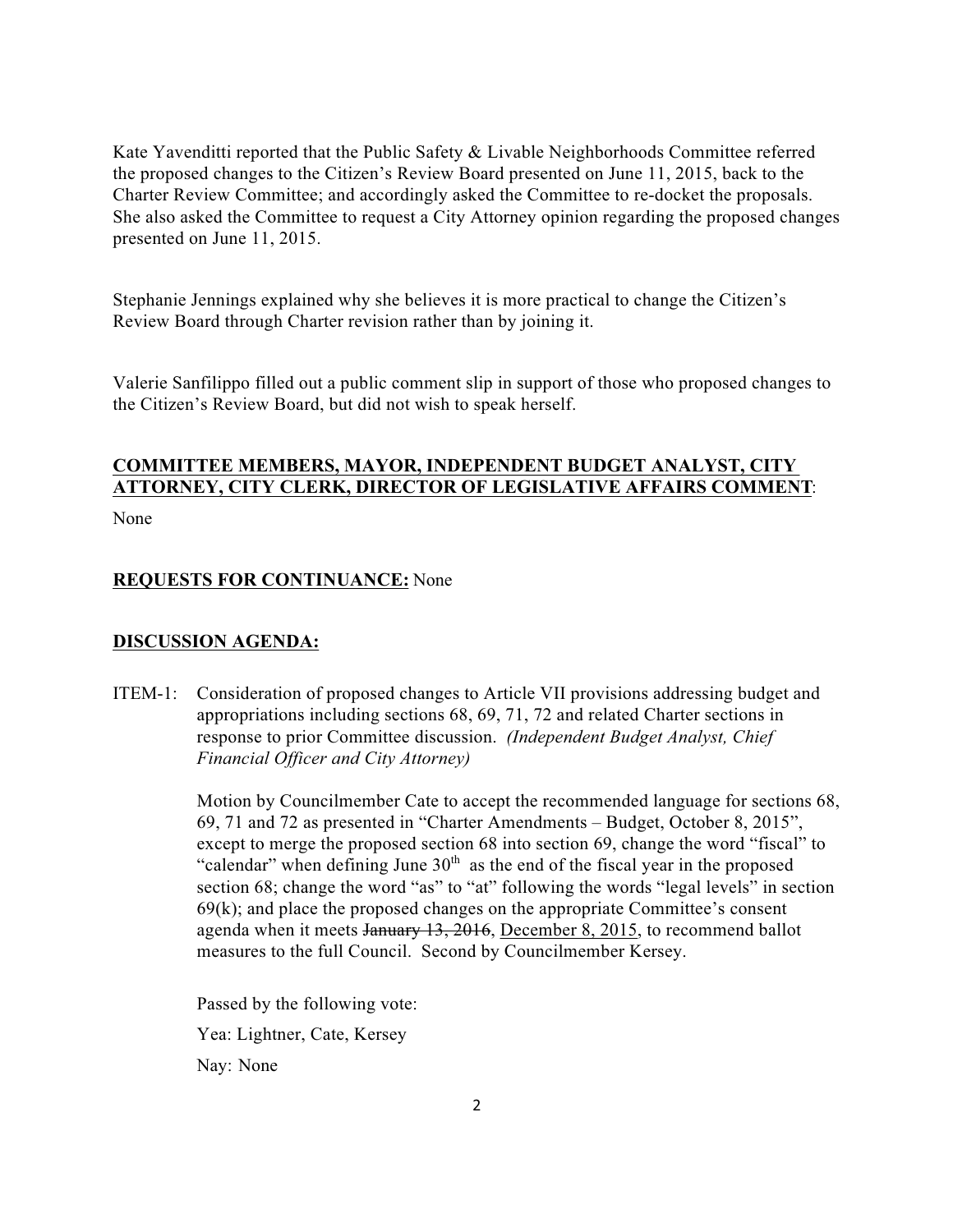Recused: None

Not Present: Emerald

ITEM-2: Consideration of proposed changes to Article VII provisions addressing taxation including sections 75, 76.1, 78 and related Charter sections in response to prior Committee discussion. *(Chief Financial Officer, Independent Budget Analyst and City Attorney)*

> Motion by Councilmember Cate to accept the recommended language for sections 75, 76, 76.1 and 78 as presented in "Charter Amendments – Budget, October 8, 2015," and repeal section 76, renumber section 76.1 as 76, place the functional provisions of section 78 in section 75, and place the proposed changes on the appropriate Committee's consent agenda when it meets January 13, 2016, December 8, 2015, to recommend ballot measures to the full Council. Second by Councilmember Kersey.

 Passed by the following vote: Yea: Lightner, Cate, Kersey

Nay: None

Recused: None

Not Present: Emerald

ITEM-3: Consideration of proposed changes to Article VII provisions addressing bonding including sections 90, 90.1, 90.2 and related Charter sections in response to prior Committee discussion. *(Chief Financial Officer, Independent Budget Analyst and City Attorney)*

> Motion by Councilmember Kersey to accept the recommended language for sections 90, 90.1 and 90.2 as presented in "Charter Amendments – Budget, October 8, 2015"; and for section 91.1 as presented in the Independent Budget Analyst's Report Number 15-36; and place the proposed changes on the appropriate Committee's consent agenda when it meets January 13, 2016, December 8, 2015, to recommend ballot measures to the full Council. Second by Councilmember Cate.

 Passed by the following vote: Yea: Lightner, Cate, Kersey Nay: None Recused: None Not Present: Emerald

ITEM-4: Consideration of proposed changes to Article VII provisions addressing financial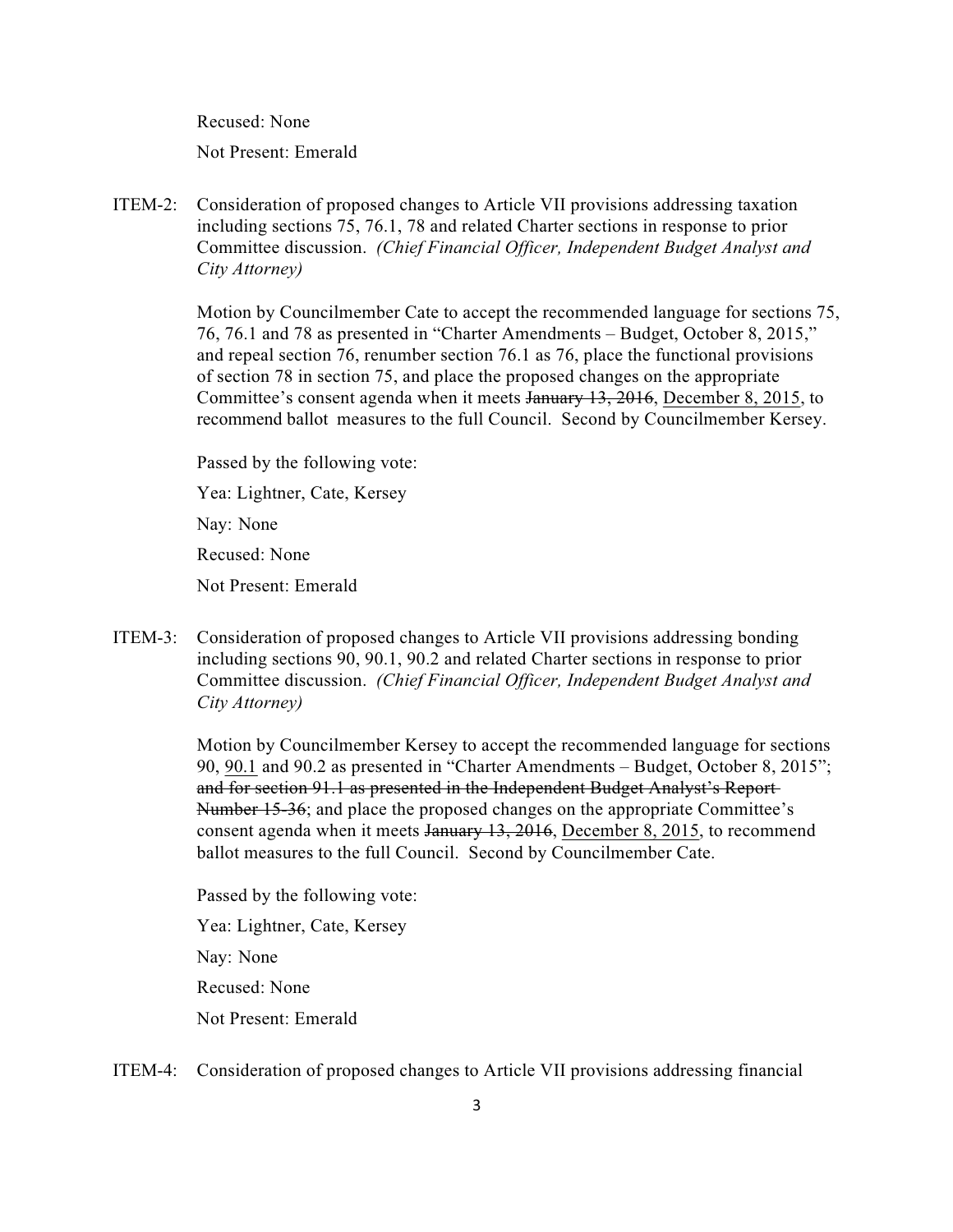operations including sections 77, 80, 82, 83, 86, 91, 91.1, 111 and related Charter sections in response to prior Committee discussion. *(Independent Budget Analyst, Chief Financial Officer and City Attorney)*

Motion by Councilmember Cate to accept the recommended language for sections 77, 80, and 91 and 91.1 as presented in "Charter Amendments – Budget, October 8, 2015"; for section 39 as presented in "Charter Amendments Prepared by: Comptroller's Office, August 24, 2015"; for sections 82 and 83 as presented in "Charter Amendments Prepared by: Comptroller's Office, September 18, 2015"; and for section 86 as presented in the Chief Financial Officer's "Recommended Revisions to the City Charter, April 2, 1015"; and for section 91.1 as presented in the Independent Budget Analyst's Report Number 15-36; and to place the language on the appropriate Committee's consent agenda when it meets January 13, 2016, December 8, 2015, to recommend ballot measures to the full Council; and refer the City Auditor's recommended language for section 111 to the City Attorney for legal review. Second by Councilmember Kersey.

 Passed by the following vote: Yea: Lightner, Cate, Kersey Nay: None Recused: None Not Present: Emerald

- ITEM-5: Consideration of the following responses to the Committee's actions taken in response to the Independent Budget Analyst's Report Number 15-09 at the April 16, 2015, Charter Review Committee which the Committee has not already considered in this agenda. *(Independent Budget Analyst)*
	- A) Point #7 from the Independent Budget Analyst's Report Number: 15-09. Consideration of a recommendation to leave the matter of performance reports in the budget policy rather than Charter.
	- B) Point #9 from the Independent Budget Analyst's Report Number: 15-09. Consideration of a recommendation to leave two remaining sub-points of Point #9 below) not addressed in other Charter sections in the legislative calendar, Council policies and other documents: 3) Annual departmental/agency budget hearings to be held by the Budget Review Committee; and 4) Requirement and timing for the Mayor's May Revise.

Motion by Councilmember Cate to accept the Independent Budget Analyst's explanation as to why the two sub-items previously considered were not included in the proposed language presented for Committee consideration on this agenda.